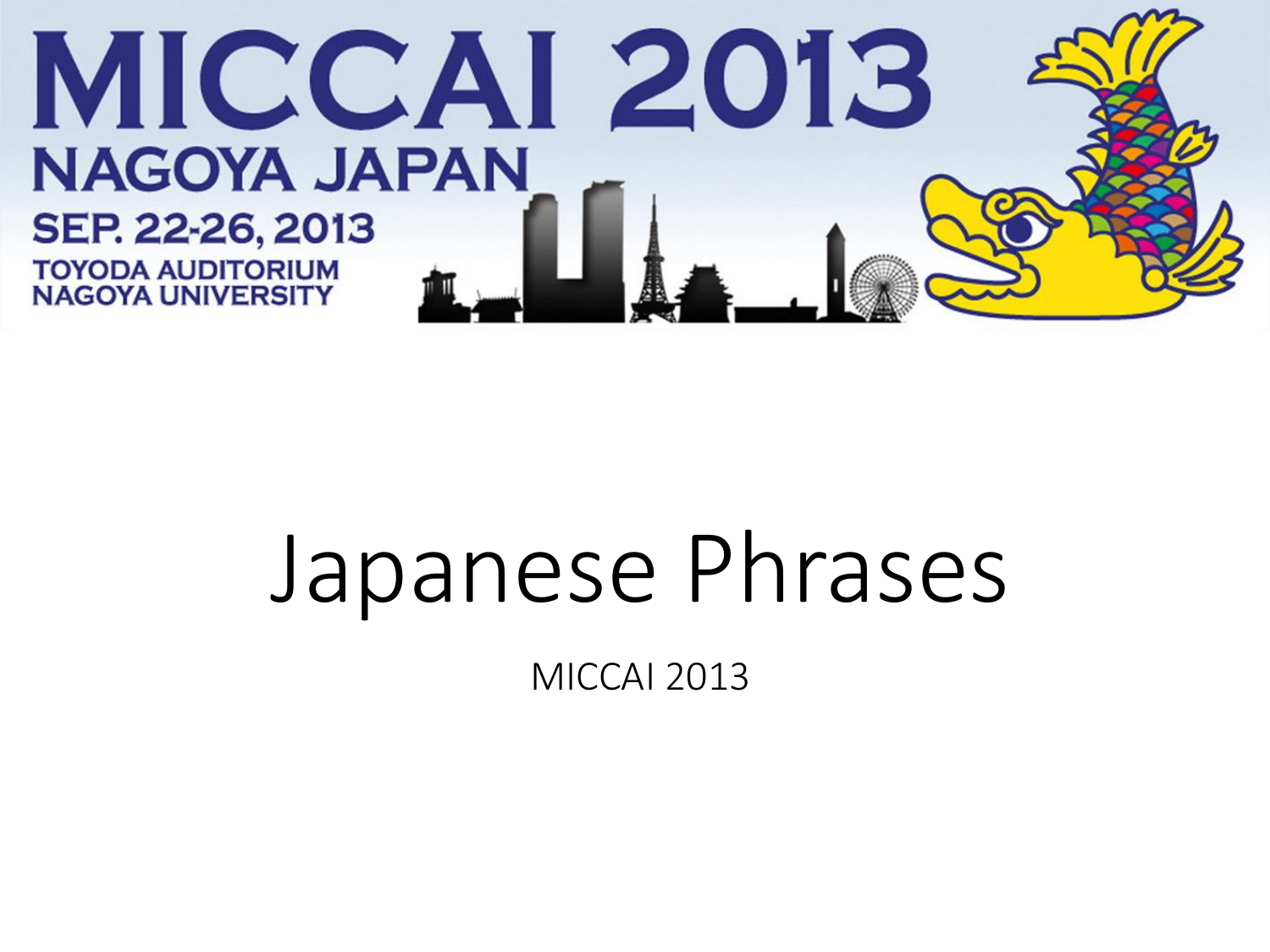### Greeting and Fndamental Phrases



- Good morning.
	- $\triangleright$  Ohayou Gozaimasu
- Hello.
	- $\triangleright$  Kon niche wa
- Good bye.
	- $\triangleright$  Sayonara
- How are you?
	- $\triangleright$  Ogenki Desuka?
- Thank you very much.
	- $\triangleright$  Arigatou Gozaimasu.
- Thank you.
	- $\triangleright$  Arigatou.
- You are welcome
	- $\triangleright$  Dou itashi mashite.
- Yeah / Yes
	- $\triangleright$  Hai
- Mr. Mori
	- Mori-san
- Professor Kensaku Mori
	- Mori Kensaku Kyoujyu
	- Mori Kensaku Sensei
- My name is Sebastian
	- Watashi no namae wa Sebastian desu.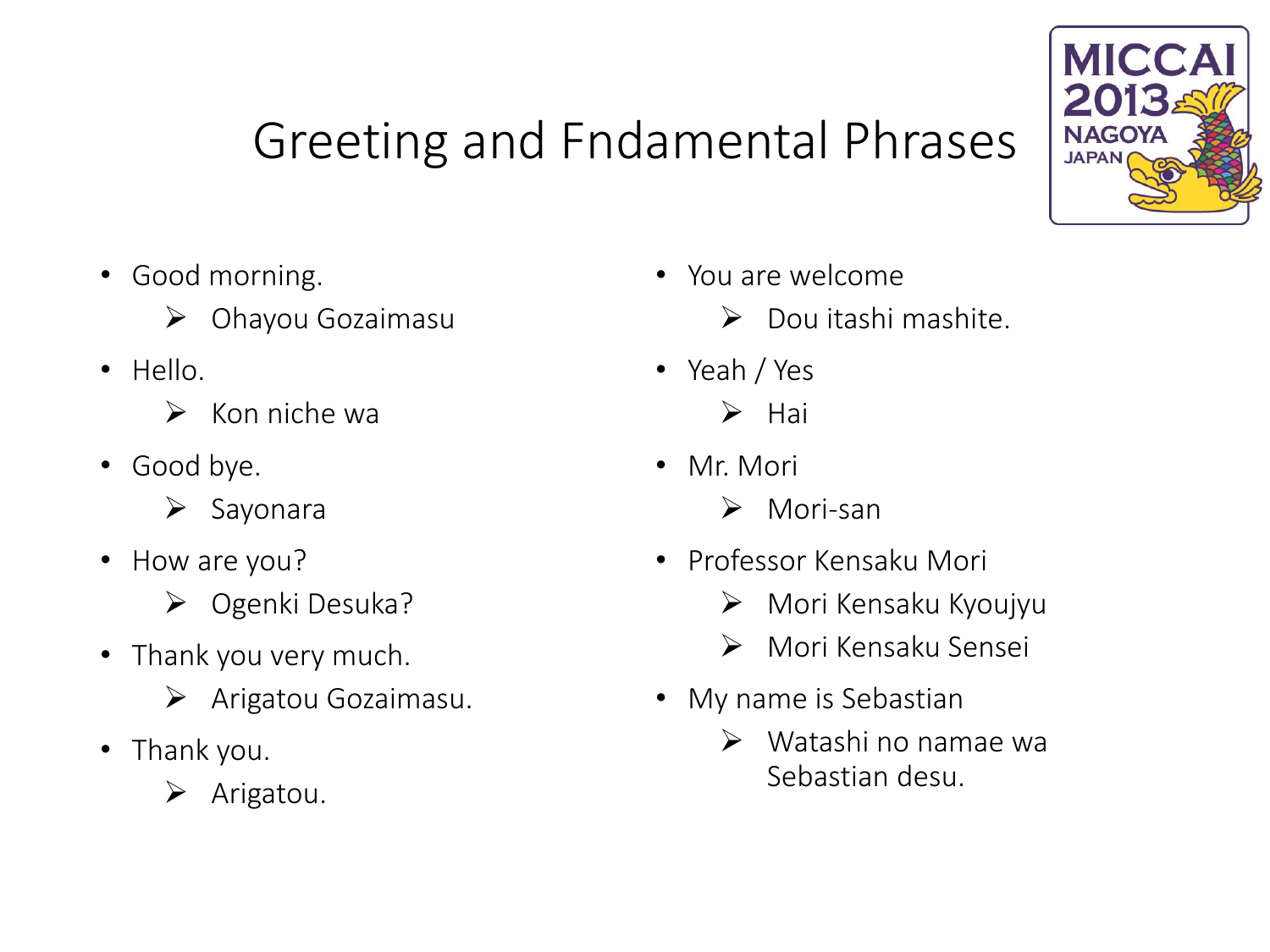## To ask Way / Location / Time / Price (1/2)



- How much does it cost from here to Nagoya station?
	- $\triangleright$  Koko kara Nagoya Eki made ikura desuka?
- How long does it take from here to Nagoya station?
	- $\triangleright$  Koko kra Nagoya Eki made dore kurai jikan ga kakari masuka?
- Can you take me to Marriot  $t$  hotel?
	- Mariotto hoteru made tsurete itte kudasaimasuka?
- Can you tell me the way to Marriot hotel?
	- Mariotto hoteru eno ikikata wo osiete kuremasennka?
- Is it far if I walk?
	- $\triangleright$  Aruku to to-i desuka?
- Where is the nearest station from here?
	- $\triangleright$  Koko kara ichiban chikai eki wa doko desuka?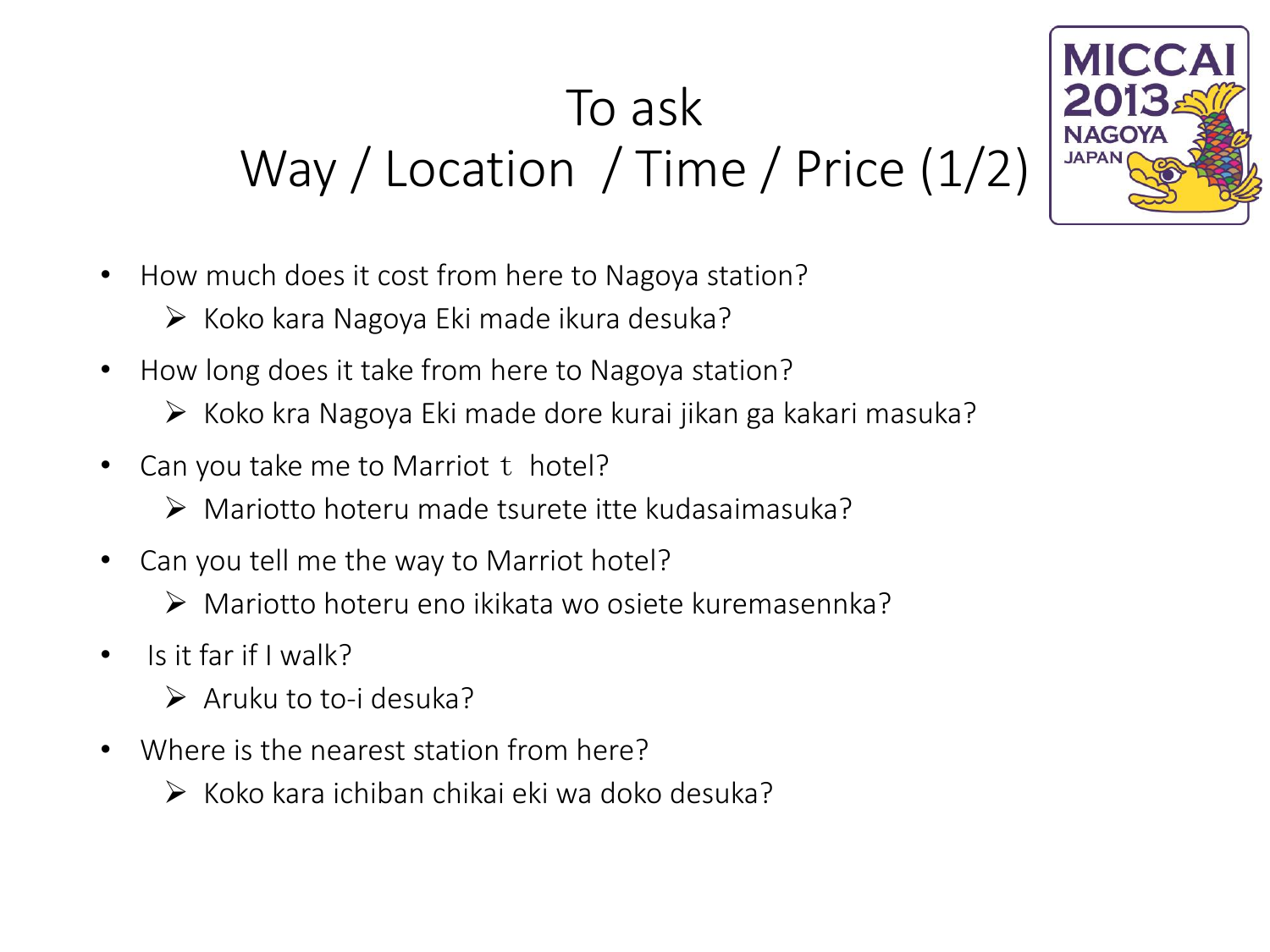## To ask Way / Location / Time / Price (1/2)



- Where is the restroom?
	- $\triangleright$  Toire wa doko desuka?
- Can I use the restroom?
	- $\triangleright$  Toire wo kashite kudasai.
- I want to go to Nagoya University.
	- Watashi wa Nagoya daigaku ni ikitai desu.
- I want to go to Centrair.
	- Watashi wa Centrair ni ikitai desu.
- Which platform should I go for Nagoya station?
	- $\triangleright$  Nagoya eki ni iku niwa nan ban sen ni noreba iidesuka?
- What time is the next train to Nagoya station?
	- $\triangleright$  Nagoya eki yuki no tugi no dennsya wa itsu desuka?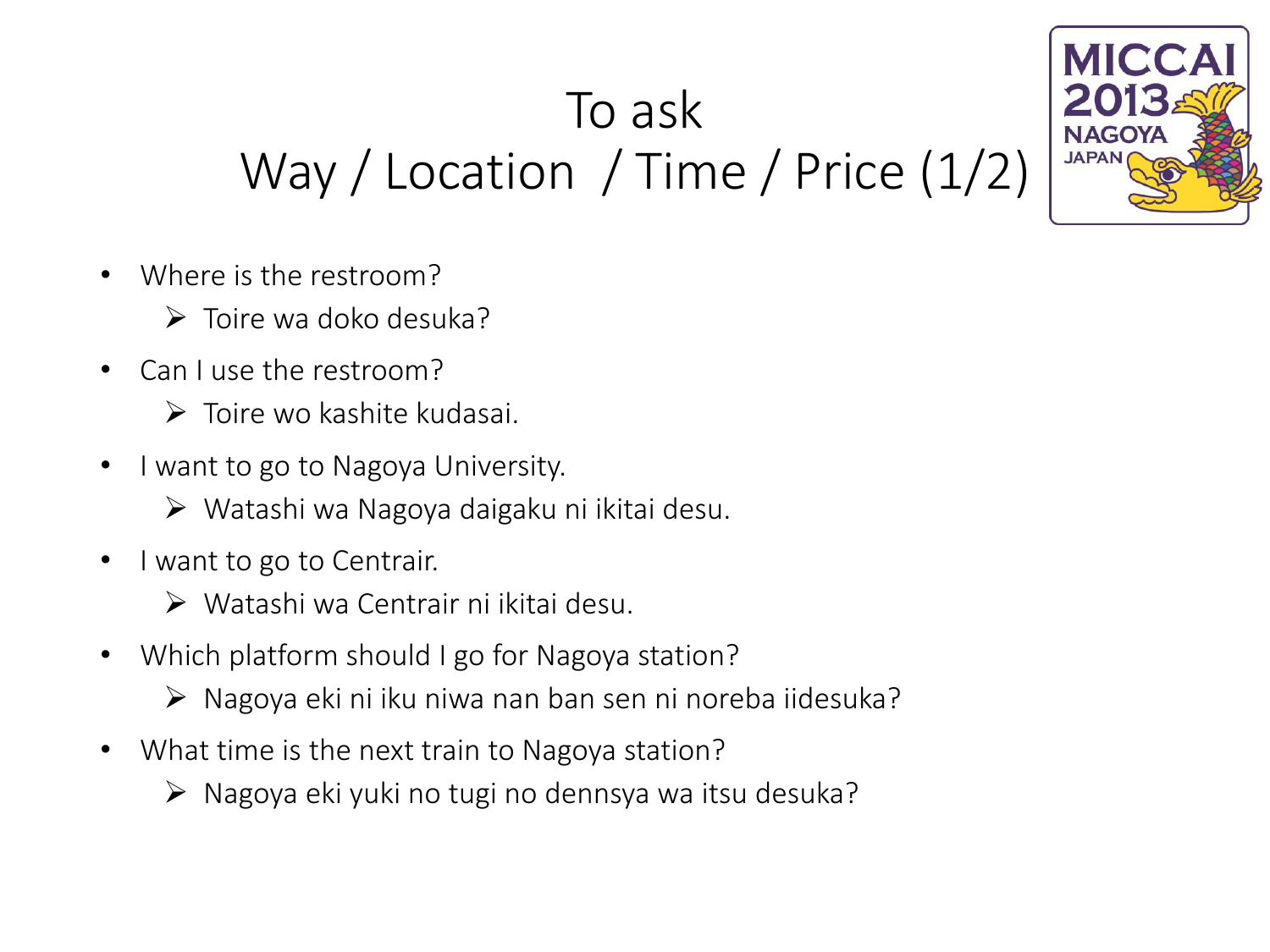### At Restaurant (1/2)



- Can you take my order, please.
	- $\triangleright$  Sumimasen, chu-mon onegai simasu.
- Is it <spicy / sweet / sour>?
	- $\triangleright$  Kore wa <karai / amai / suppai> desuka?
- That's all.
	- $\triangleright$  ljyou desu.
- I am hungry.
	- $\triangleright$  Onaka ga suki mashita.
- I am full.
	- $\triangleright$  Onaka ga ippai desu.
- Check please.
	- $\triangleright$  Okanjyo onegai shimasu.
- Can I pay by my credit card?
	- $\triangleright$  Kurejitto Ka-do de shiharae masuka?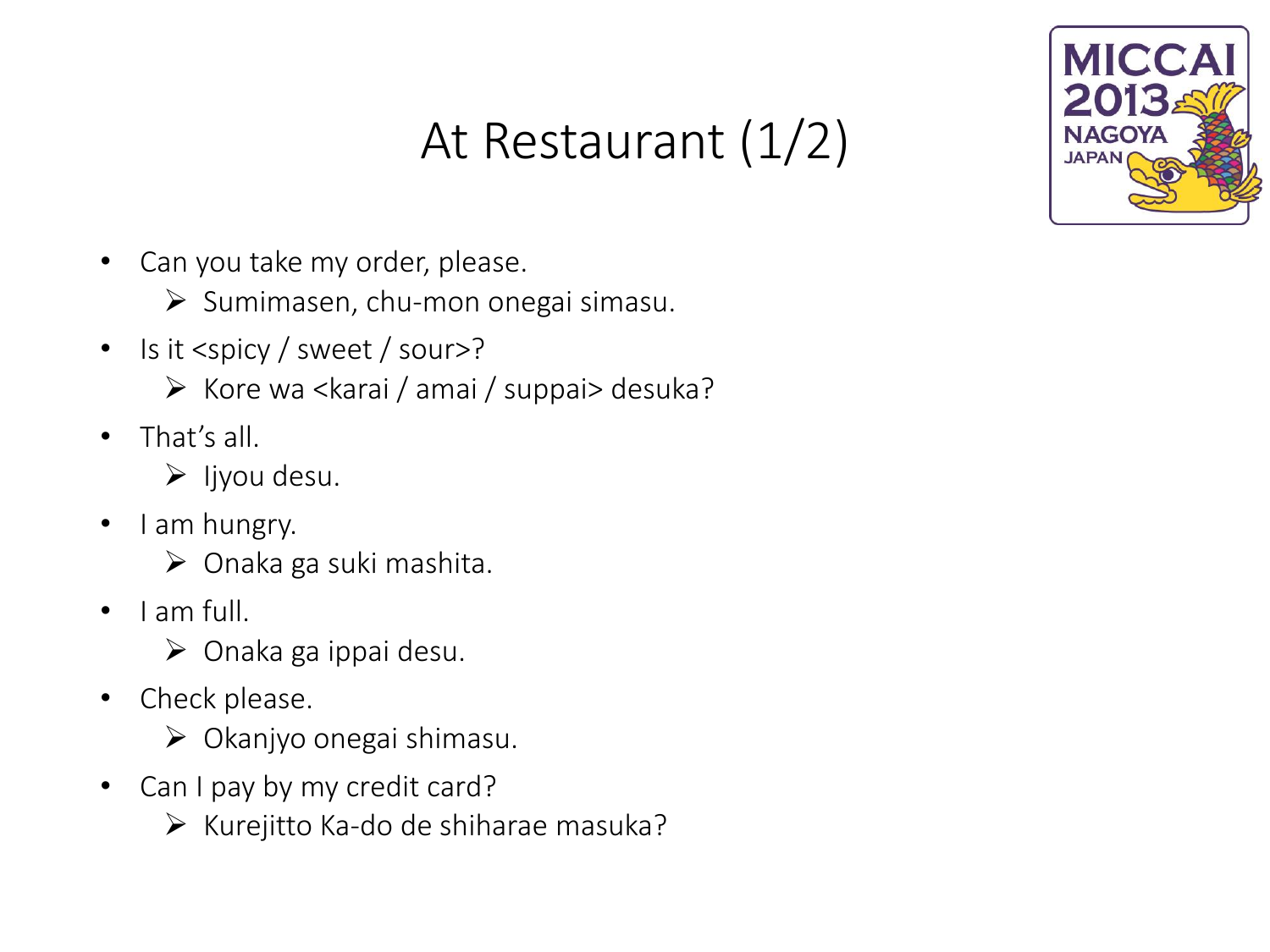### At Restaurant (2/2)



- Can I have a beer?
	- $\triangleright$  Bhi-ru wo ippai itadake masuka?
	- Nama-chu hitotsu kudasai.
	- $\triangleright$  Nama-chu Ippai.
- Can I have one more beer?
	- $\triangleright$  Bhi-ru wo mo ippai kudasai.
	- $\triangleright$  Bhi-ru okawari kudasai.
- Can I take this?
	- $\triangleright$  Kore wo itadake masuka?
- How much is this?
	- $\triangleright$  Kore wa ikura desuka?
- What do you recommend?
	- Osusume wa nandesuka?



Nama-chu(beer)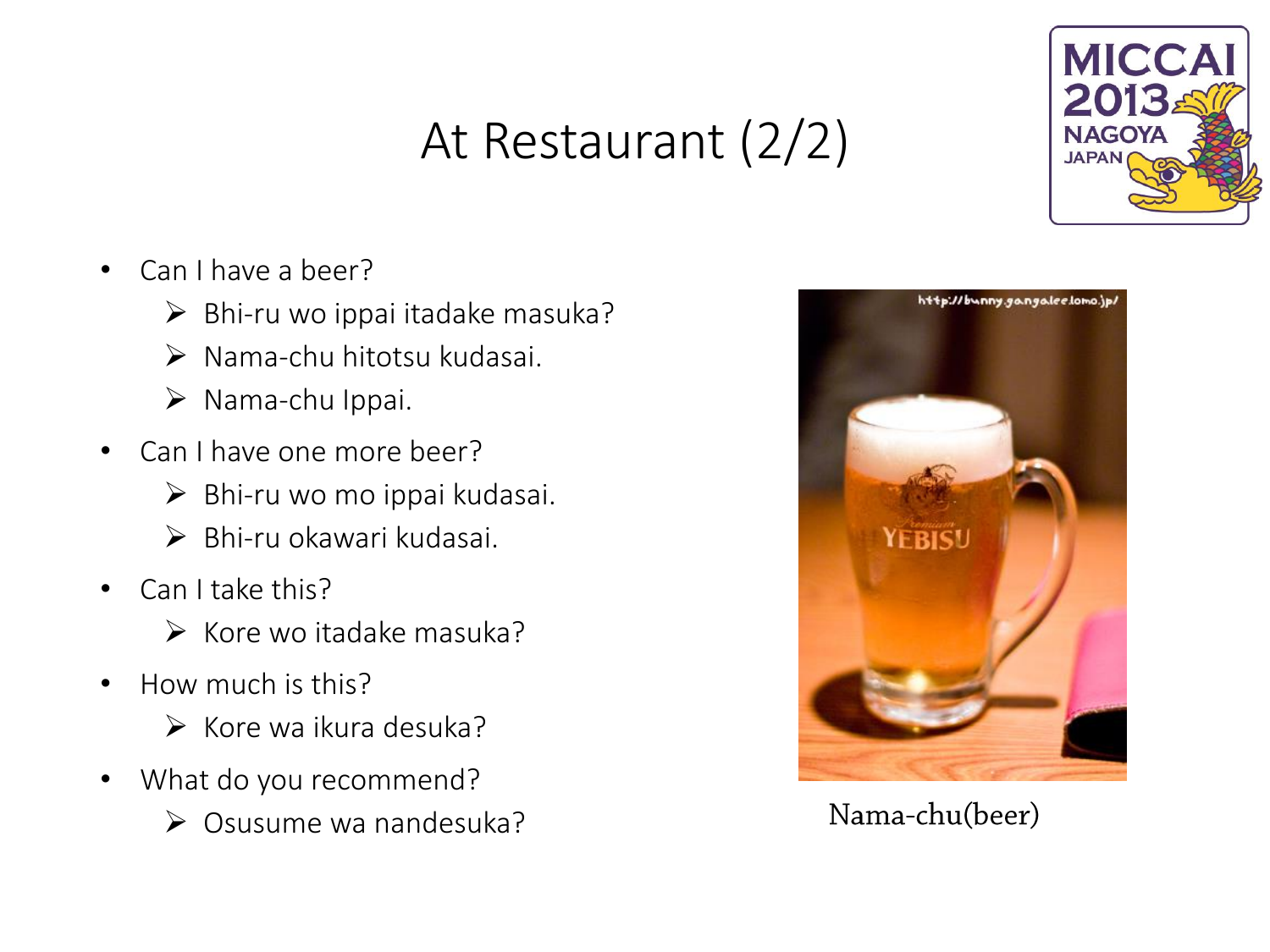### Foods and Drink (1/2)



Typical Japanese food

- Sashimi (raw fish)
- Tenpura (fried shrimp and vegetables)
- Yaki-tori(chicken)
- Sushi
- Okonomi-yaki

Meat, chicken, shrimp and fish

- Buta (pork)
- Bi-fu (beef)
- Tori (chicken)
- Sakana (fish)
- Ebi (shrimp)



Okonomi-yaki

Sushi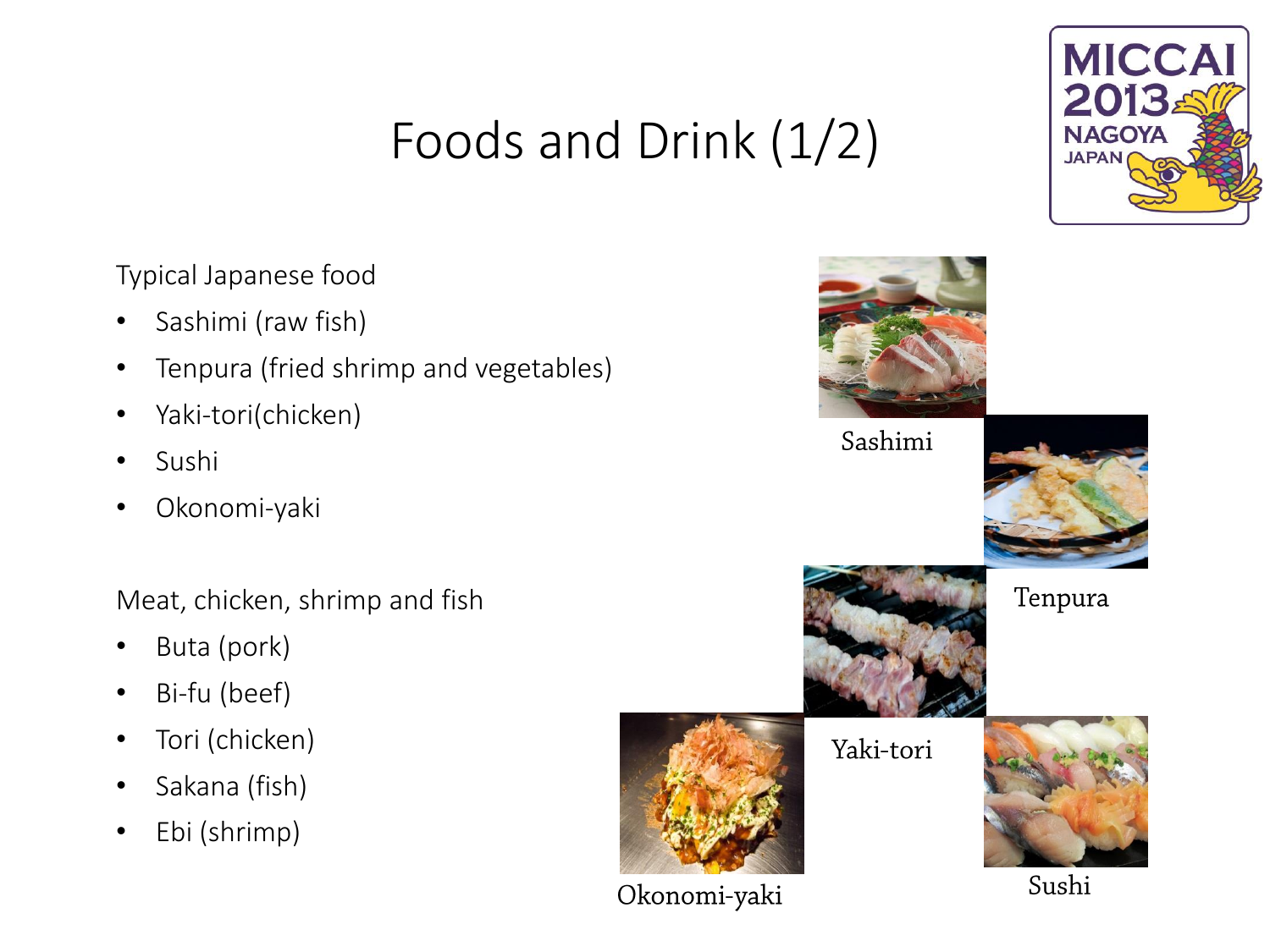### Foods and Drink (2/2)



#### <<Drink>>

- Sake
	- $\triangleright$  Atsukan (hot)
	- $\triangleright$  Reishu (cold)
- Syochu
	- $\triangleright$  Rokku( on the rock)
	- $\triangleright$  Mizu-wari (with water)
	- $\triangleright$  Oyu-wari (with hot water)
- Ume-Shu (sweet)  $\bullet$ 
	- $\triangleright$  Rokku
	- $\triangleright$  Mizu-wari
	- $\triangleright$  Oyu-wari



Sake (Atsukan)



Syochu (Rokku)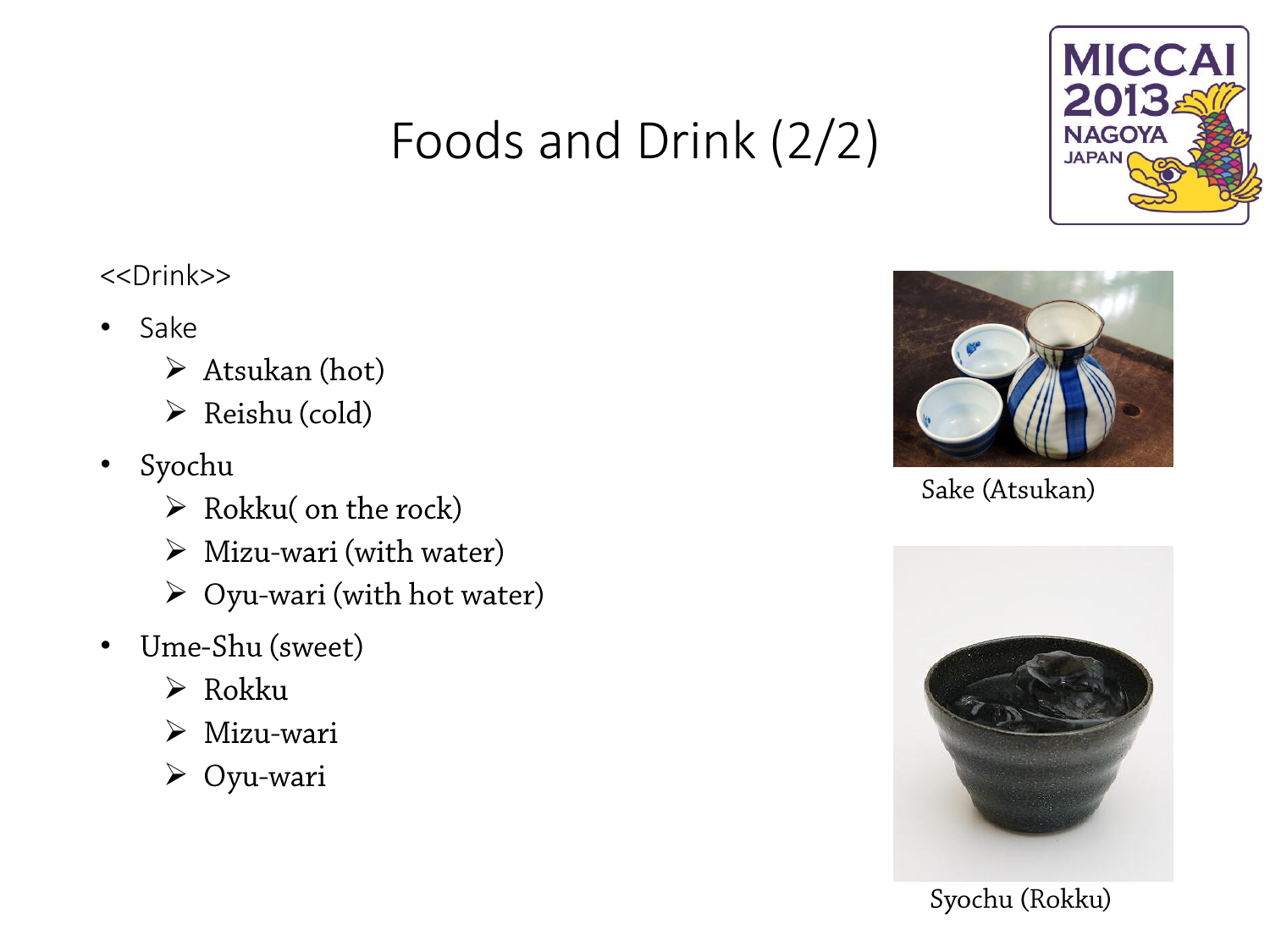### Other Situation



- Shall we have one drink? / How about having one drink?
	- $\triangleright$  Ippai nomi ni ikimasyou.
- Is there anything you can recommend as a gift?
	- Omiyage de osusume no mono wa arimasuka?
- Would you help me out a little? / Can you give me a favor?
	- $\triangleright$  Sukoshi tetsudatte moraemasennka?
- Can I have a timetable?
	- $\triangleright$  Jikokuhyou wo itadake masuka?
- Do you have a minute?
	- $\triangleright$  Sukoshi ojikan arimasuka?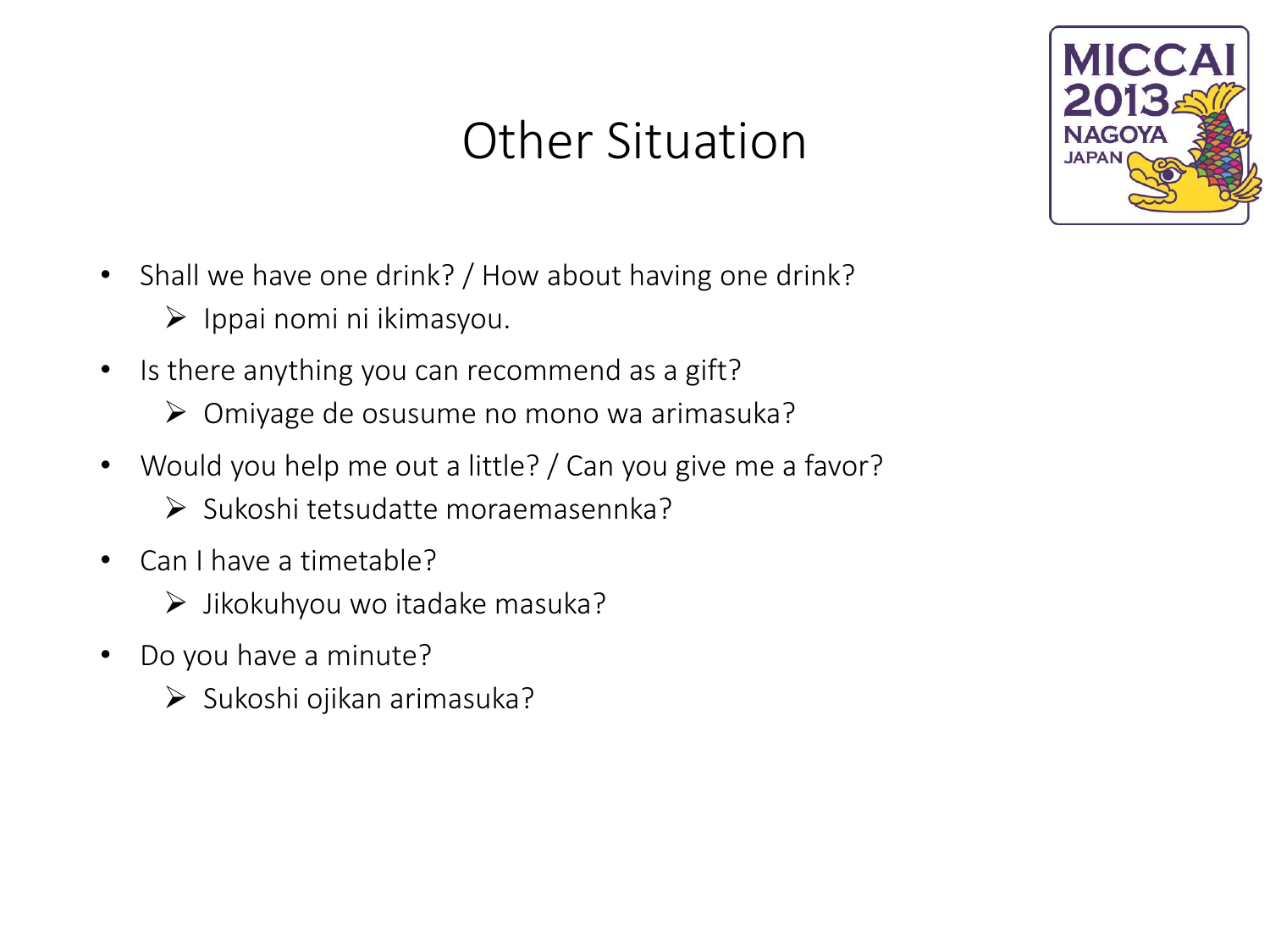### Numerals



• 1 ichi  $\longrightarrow$ • 2 ni  $\equiv$ • 3 san 三 (参) •  $4$  yon  $1\overline{11}$ • 5 go 五 (伍) • 6 roku 六 • 7 nana <del>七</del> • 8 hachi 八 • 9 kyu 九 • 10 jyu + (拾) • 100 hyaku 百 • 1000 sen 千 • 10000 man 万 (萬) • 100000000 oku (億) • Example ▶ 250 二百五十 3,980 三千九百八十 12,300 一万二千三百 ▶ 128,980 十二万八千九百八

円 Yen Ex) 千円 1,000 Yen

十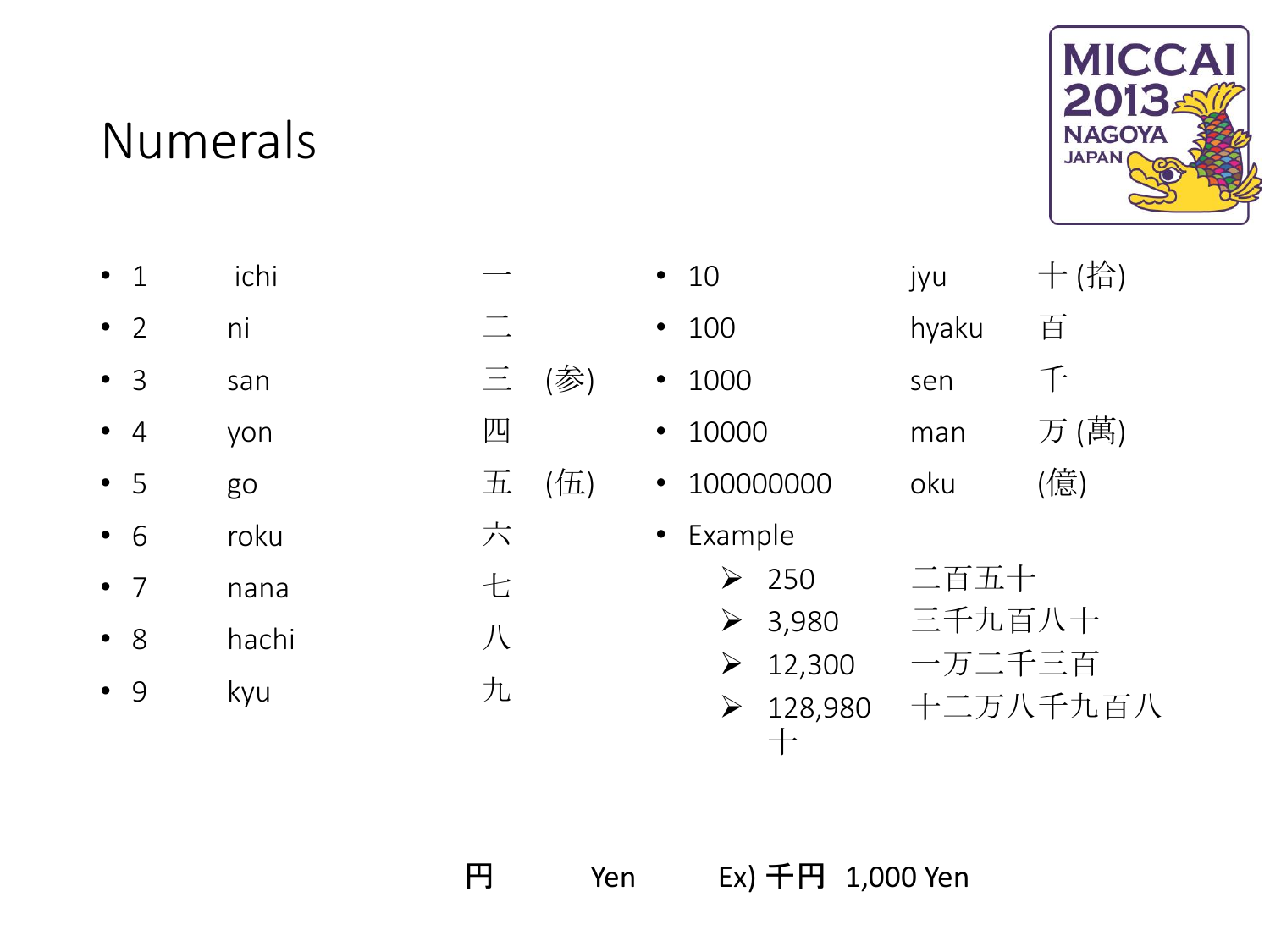

### Other Important Words

#### • Toilet

- Toire トイレ
- ▶ Otearai お手洗い
- ▶ Benjyo 便所
- Male / Men / Gentlemen
	- Otoko 男
	- Danshi 男子
	- **▶** Tono  $\mathbb{R}^L$  (rarely used at toilet)
- Female / Women / Ladies
	- On-na 女
	- Jo-si 女子
	- $\triangleright$  Hime 姬 (rarely used at toilet)
- Hospital
	- ▶ 病院
- Ambulance

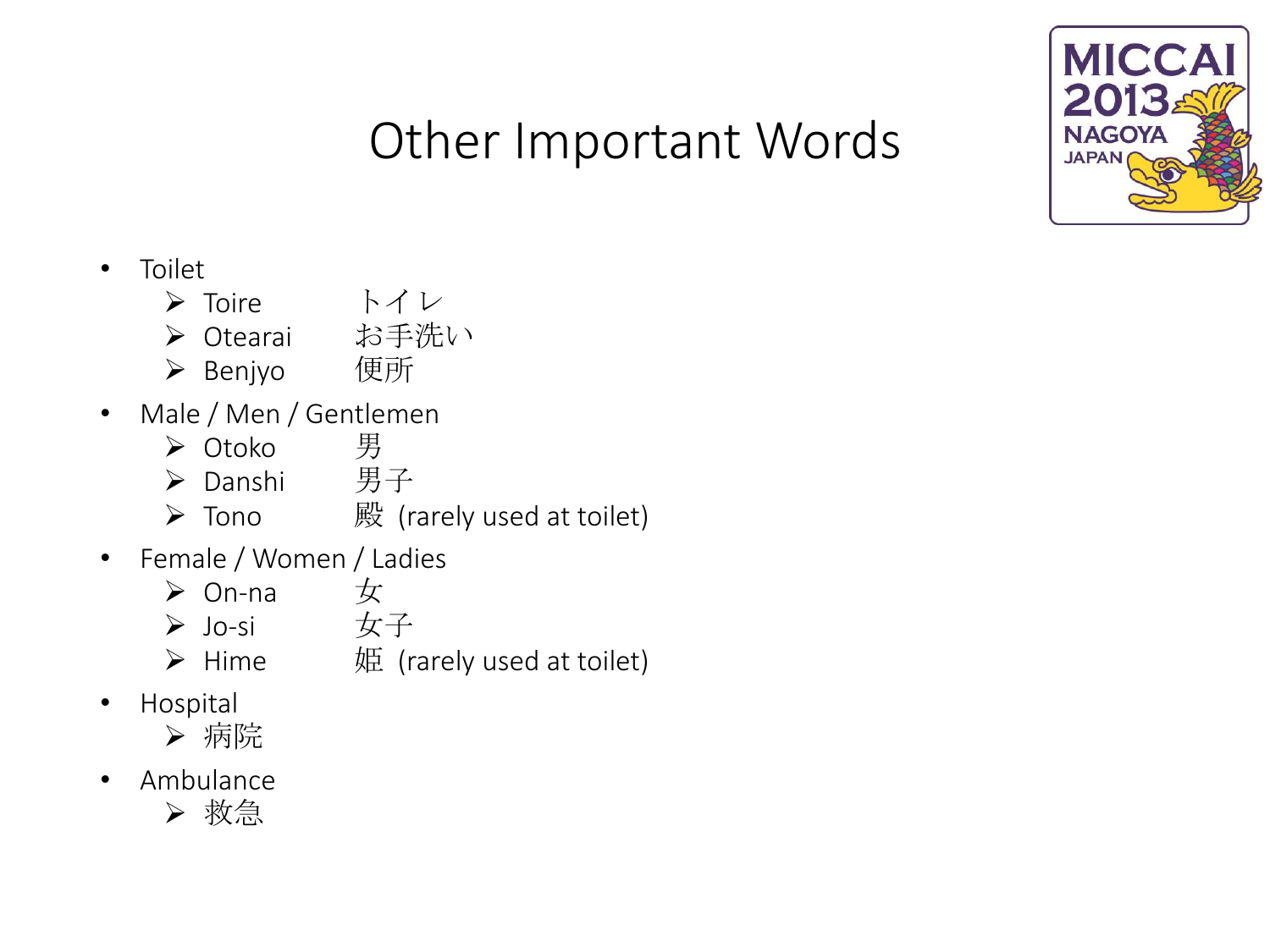### Looking for Good Sake?



- Please ask liquor shop staff!
- 100% Rice or not
	- ▶ 100% Rice Jun-mai 純米
	- $\triangleright$  Adding Brewing alcohol No label
- Grade
	- $\triangleright$  No label
	- Ginjyo (吟醸)
		- ◆ 60% of Rice Polishing
	- Daiginjyo (大吟醸)
		- ◆ 50% of Rice Polishing
- Combinations
	- **>** {NULL, 純米} + {NULL, 吟醸、大吟醸}
	- $\triangleright$  Junmai Ginjyo
	- Junmai Daiginjyo
	- …
- Brands
	- $\triangleright$  Ask at registration desk.